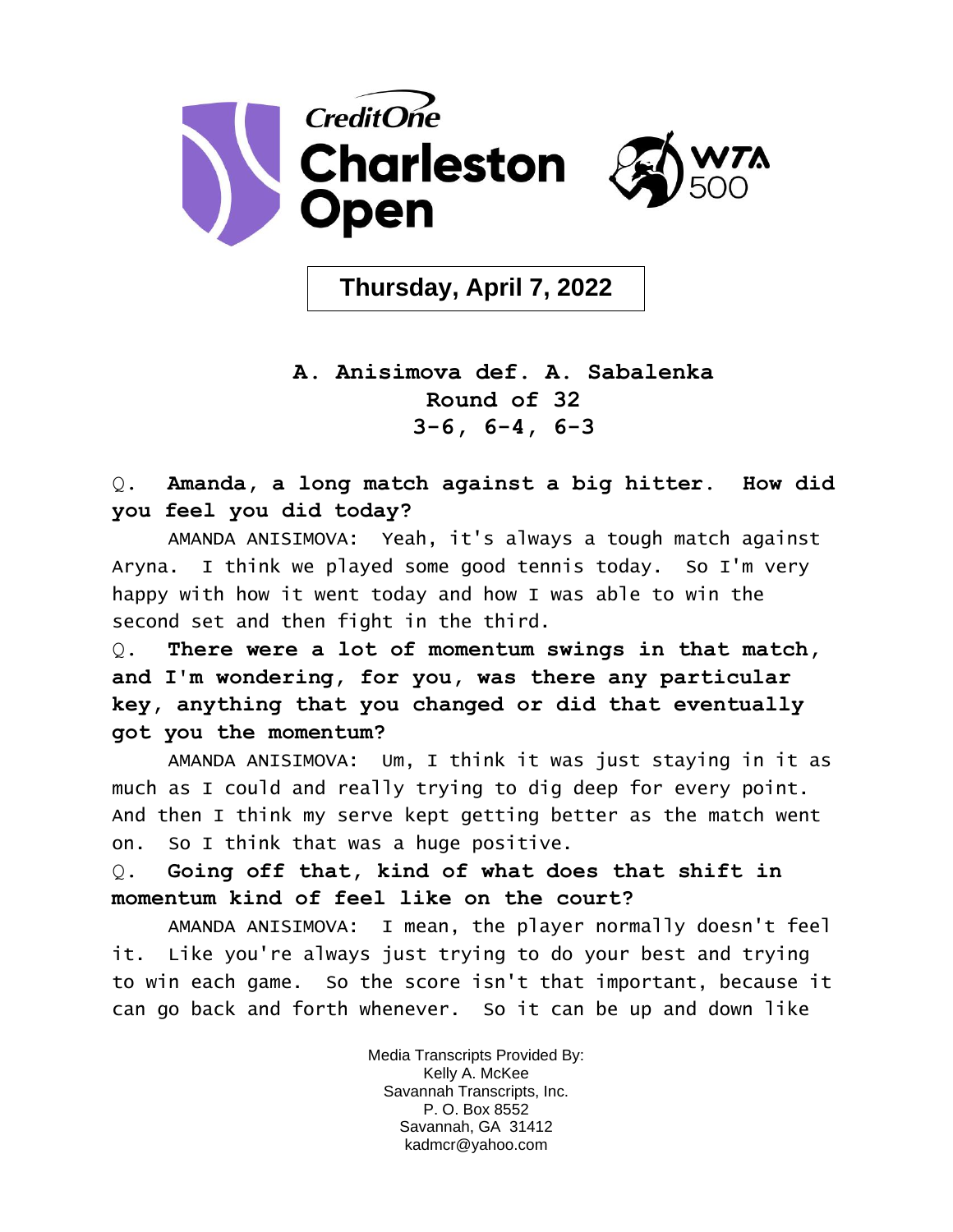

very quickly. So just keep focusing on your game and trying to improve and use the variety in the game.

Q. **Heading into the quarterfinals, I think this is the farthest you've got while you've been here in Charleston. What has been working for you here I guess the past three or four days?** 

AMANDA ANISIMOVA: Yeah. It's the best I've done in Charleston so far. I've really enjoyed playing here in front of the crowd. They've been really fun to play in front of. So I think that's honestly been really enjoyable, just playing every single match, no matter the outcome and just enjoying the moment. So I think that's what helped me.

Q. **Amanda, I don't know if you've played CoCo before, but she's obviously having a good run here. Now you'll play in the quarterfinals. What does that matchup look like for you?** 

AMANDA ANISIMOVA: Yeah. She's been doing well. I think she got here through the qualis as well. She has many matches under her belt. She's also a big hitter. So it's good that I had that preparation today. I played a little bit with her at World Team Tennis. So I know her game a little bit. So we'll see. I'm sure it will be a good match.

## Q. **Were you on the same team?**

AMANDA ANISIMOVA: No. I played against her. Yeah.

Q. **Can you just talk a little bit more about your team? It seems like you're in a transition stage having worked with Darren, and now I think your mom is here. What's the setup been like? How do you take** 

> Media Transcripts Provided By: Kelly A. McKee Savannah Transcripts, Inc. P. O. Box 8552 Savannah, GA 31412 kadmcr@yahoo.com